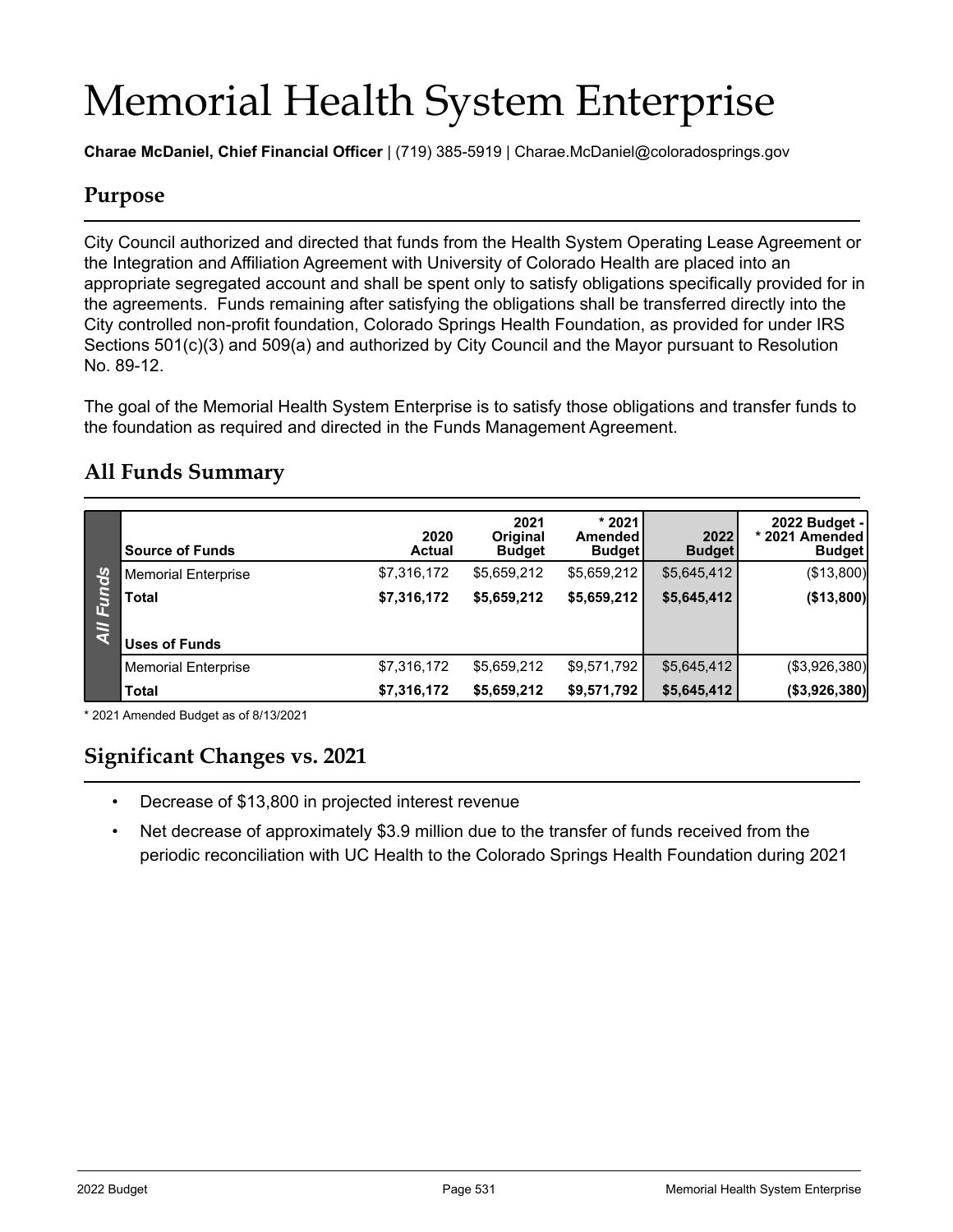### **Memorial Health System Enterprise**

Beginning in 1949, the City of Colorado Springs owned and operated Memorial Health System, dedicated to being a regional leader in providing high quality healthcare services to all residents.

Upon careful consideration, City Council considered the option of leasing the assets of Memorial Health System to an outside independent operator to ensure the best possible healthcare for the entire community. The Memorial Health System Task Force, created by City Council, recommended that City Council select the University of Colorado Health System as the exclusive bidder to be considered for this strategic partnership.

On August 28, 2012, voters approved the proposed operating lease agreement and the integration and affiliation agreement with the University of Colorado Health System. The transaction was finalized on October 1, 2012.

The Memorial Health System Enterprise remains primarily as a leasing entity. The Memorial Health System Enterprise collects lease payments and continues to incur expenditures related to excluded liabilities, such as the run-out on medical claims and workers' compensation claims incurred prior to October 1, 2012.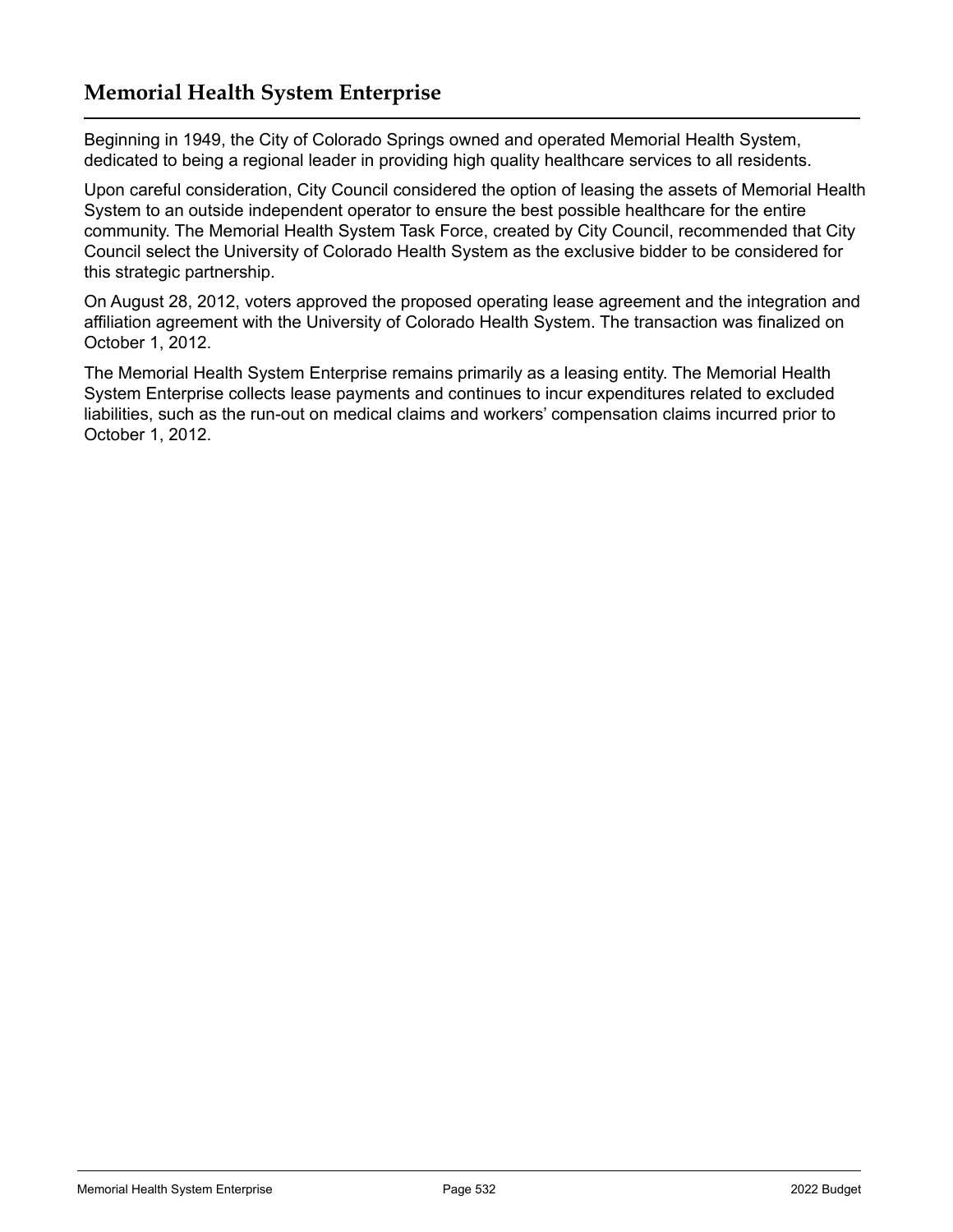The sections below provide a summary of the Budget, changes that occurred after the budget was implemented for 2021, and changes occurring as part of the 2022 Memorial Health System Enterprise budget.

| Fund                                                          |                              | 2019                  | 2020                  | 2021<br><b>Original</b>                  | $*2021$<br><b>Amended</b>                 | 2022                  | 2022 Budget -<br>* 2021 Amended                  |  |
|---------------------------------------------------------------|------------------------------|-----------------------|-----------------------|------------------------------------------|-------------------------------------------|-----------------------|--------------------------------------------------|--|
|                                                               | <b>Source of Funds</b>       | <b>Actual</b>         | <b>Actual</b>         | <b>Budget</b>                            | <b>Budget</b>                             | <b>Budget</b>         | <b>Budget</b>                                    |  |
| ധ<br>ທັ<br>O<br>ய்<br><b>Stel</b><br>$\bar{\bm{\omega}}$<br>4 | Rental                       | \$2,874,404           | \$2,788,714           | \$5,612,112                              | \$5,612,112                               | \$5,612,112           | \$0                                              |  |
|                                                               | Interest                     | 61,798                | 68,341                | 47,100                                   | 47,100                                    | 33,300                | (13,800)                                         |  |
|                                                               | Miscellaneous                | 61,217                | 4,459,117             | 0                                        | 0                                         |                       |                                                  |  |
|                                                               | MHS UCH Margin<br>Share      | 1,384,091             | 0                     | 0                                        | 0                                         | 0                     | 0                                                |  |
|                                                               | <b>Total</b>                 | \$4,381,510           | \$7,316,172           | \$5,659,212                              | \$5,659,212                               | \$5,645,412           | ( \$13,800]                                      |  |
|                                                               |                              |                       |                       |                                          |                                           |                       |                                                  |  |
|                                                               |                              |                       |                       |                                          |                                           |                       |                                                  |  |
| ea                                                            | <b>Use of Funds</b>          | 2019<br><b>Actual</b> | 2020<br><b>Actual</b> | 2021<br><b>Original</b><br><b>Budget</b> | * 2021<br><b>Amended</b><br><b>Budget</b> | 2022<br><b>Budget</b> | 2022 Budget -<br>* 2021 Amended<br><b>Budget</b> |  |
|                                                               | Salary/Benefits/<br>Pensions | \$78,255              | (\$3,173)             | \$0                                      | \$0                                       | \$0                   | \$0                                              |  |
| <b><u>pi</u></b><br>O                                         | Operating                    | 4,303,255             | 7,319,345             | 5,659,212                                | 9,571,792                                 | 5,645,412             | (3,926,380)                                      |  |
| $\mathbf 0$                                                   | Total                        | \$4,381,510           | \$7,316,172           | \$5,659,212                              | \$9,571,792                               | \$5,645,412           | ( \$3,926,380]                                   |  |

## **Memorial Health System Fund: Summary and Funding Changes**

|                                                     | During 2021                                                                                                                                          | * 2021 Amended -<br><b>2021 Original Budget</b> |
|-----------------------------------------------------|------------------------------------------------------------------------------------------------------------------------------------------------------|-------------------------------------------------|
| <b>Ranges</b><br>$\overline{\mathbf{C}}$<br>Eunding | Supplemental appropriation to transfer funds received from the periodic reconciliation<br>with UC Health to the Colorado Springs Health Foundation   | \$3,912,580                                     |
|                                                     | <b>Total During 2021</b>                                                                                                                             | \$3,912,580                                     |
|                                                     | <b>For 2022</b>                                                                                                                                      | 2022 Budget -<br>* 2021 Amended Budget          |
|                                                     | <b>Operating</b>                                                                                                                                     |                                                 |
|                                                     | Decrease due to the one-time transfer of funds received from the periodic<br>reconciliation with UC Health to the Colorado Springs Health Foundation | (\$3,912,580)                                   |
|                                                     | Net decrease in projected operating costs                                                                                                            | (13,800)                                        |
|                                                     | <b>Total Operating</b>                                                                                                                               | (\$3,926,380)                                   |
|                                                     | Total For 2022                                                                                                                                       | ( \$3,926,380]                                  |

\* 2021 Amended Budget as of 8/13/2021